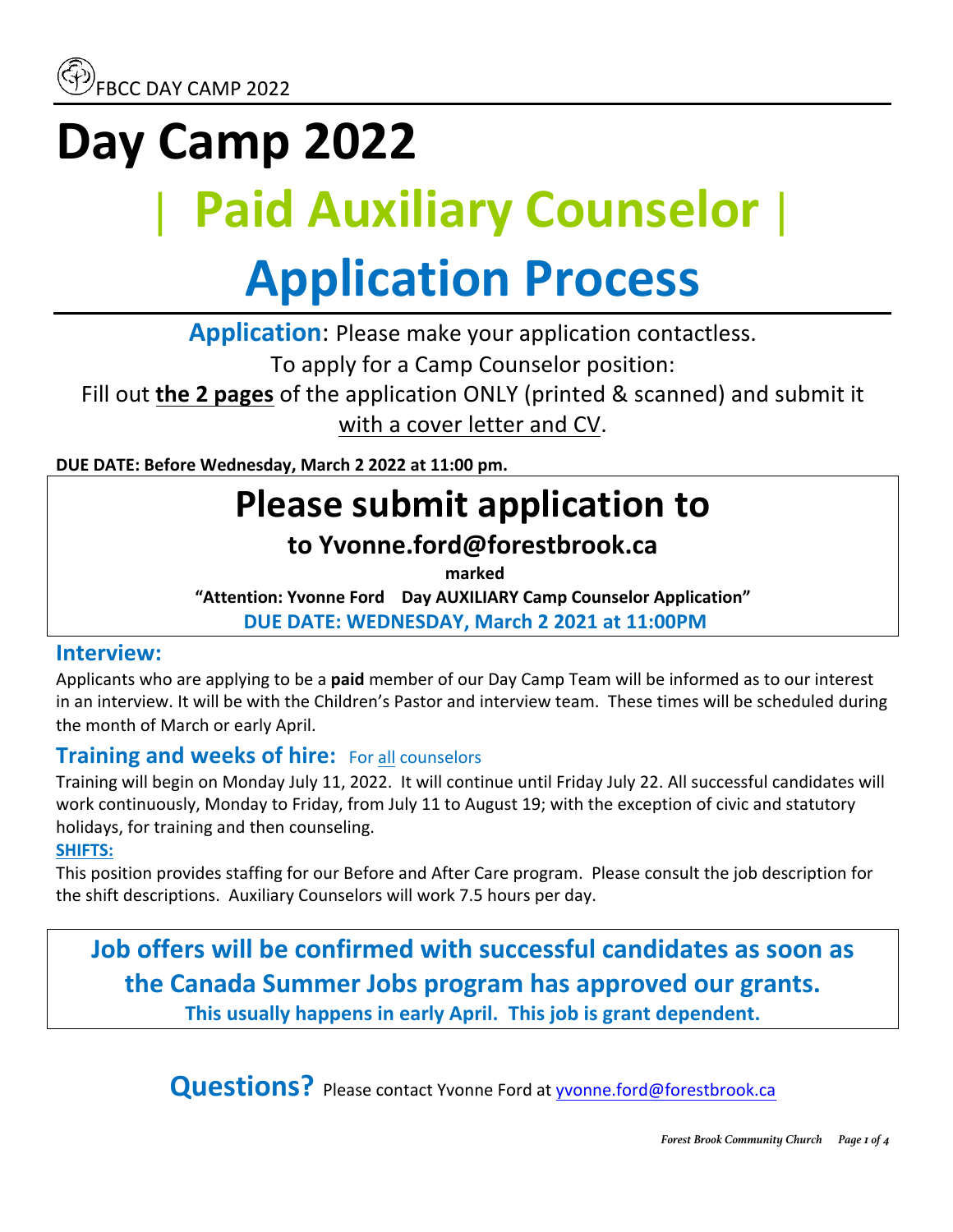## Auxiliary Counselor **Role Description**

#### **An Auxiliary Camp Counselor will:**

#### **Specific Duties will include:**

The responsibilities will be to provide support to the running of camp as well as to provide excellent care and programming for the Before and After care program.

In conjunction with the Camp Staff Team (directors and Group Counselors) they will assist in upholding the COVID-19 protocol which has been put in place, and providing supervision of the children and volunteer staff while outside when Group Counselors are taking their break.

#### **COVID** – 19 protocol and attendance:

- Front line coordination of the health **screening** of all campers before they sign in for the day. (Proper use of Mask and covering required) and ensure that parents abide by proper protocol when picking up their children. (Morning shift)
- Ensuring that staff and children abide by the COVID-19 protocol put in place including constant awareness of and trouble shooting for mask wearing, social distancing, not inter-mingling with other Groups, trouble shooting directional traffic.
- Attendance: (when on morning shift) each morning will register full attendance of whole camp and contact parents of children who are absent, inform Camp Staff Team with respects to absences and late arrival/early pickups.

#### **Supervision and resource coordination:**

- **Supervise and engage children during recess** periods outside. Supervise reentry to the building.
- Assisting in Wide Game planning and facilitation
- Advance preparation of décor, equipment and resources (craft materials, for example) for electives.
- **Covering for counselors** in their absence for non-COVID-19 related illness or appointments. As well as intervening for children who may need to be given special attention. (Mask will be required)
- **Prep camp a week in advance:** help the Camp Staff Team prepare for the following week of Camp and administrative tasks related to communications and organization.

For Before and After Care Program: (in cooperation with one other auxiliary Counselor)

- Preparation for B/A Care program: create proper administrative details for sign-in/out and paperwork for those who need to be invoiced, create COVID-19 protocol for B/A care program, set up space in accordance with protocol, assemble resources and supplies for programming,
- **Before Care:** arrive early to set up COVID-19 safety protocol for screening of kids. Starting at 7:30 AM, Receive kids and isolate them within a room using proper sign-in procedures. Work with an LIT to supervise the children. Take them to drop off points for their Camp Groups and sign them in.
- After Care: retrieve children from Camp Groups and sign them out with Counselor, supervise and dismiss kids according to proper protocols with the assistance of an LIT. When parents arrive, adhering at all times to proper COVID-19 protocol. After Care ends at 5:30 PM at the latest.
- **COVI-19 Protocol**: disinfect any items or surfaces used by the B/A Care Program after the program ends each day. Ensure that all interaction with children, parents or public is done with a mask and adheres to social distancing.

#### **Qualifications:**

- Must show a humble interest in knowing more about the Christian Faith & what it means for be a follower of Jesus
- Must be between the ages of 16 and 30 with a heart for children
- Previous strong leadership experience and camp experience.
- Must be flexible and adaptable, administrative and organized as well as able to multi-task.
- Must be able to provide a suitable police background check and references if over 18 years of age.
- Must be available to work full-time (37.5 hours per week)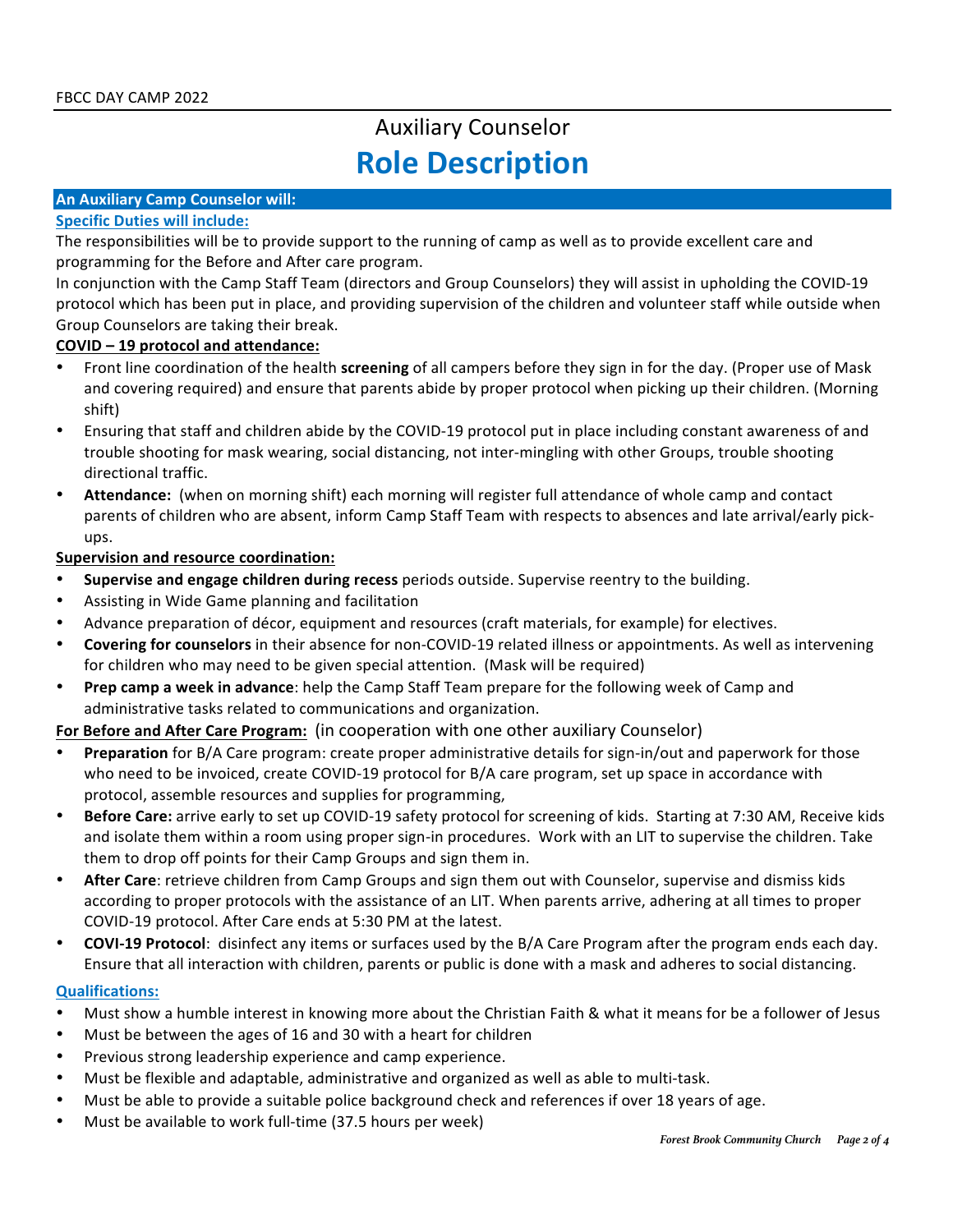# **Auxiliary Counselor Day Camp Application**

For those who 16 to 30 years of age

| Age________  Date of Birth _____/______/ ______ Grade Completed: ________________ Adult T-shirt Size _____<br>(Note: successful applicants over the age of 18 will be required to get a Vulnerable Sector Police Check) |                                                             |  |                             |                                                                                                                                    |  |
|-------------------------------------------------------------------------------------------------------------------------------------------------------------------------------------------------------------------------|-------------------------------------------------------------|--|-----------------------------|------------------------------------------------------------------------------------------------------------------------------------|--|
| <b>CORRESPONDANCE:</b>                                                                                                                                                                                                  |                                                             |  |                             |                                                                                                                                    |  |
|                                                                                                                                                                                                                         |                                                             |  |                             |                                                                                                                                    |  |
| <b>I AM RETURNING</b>                                                                                                                                                                                                   | How have you been involved in Forest Brook Day Camp before? |  |                             |                                                                                                                                    |  |
| to Day Camp                                                                                                                                                                                                             |                                                             |  |                             |                                                                                                                                    |  |
|                                                                                                                                                                                                                         |                                                             |  |                             |                                                                                                                                    |  |
|                                                                                                                                                                                                                         | I AM a FIRST TIME applicant to at Forest Brook Day Camp     |  | position. Please check box. | I have read and understand the definition and responsibilities of<br>an auxiliary counselor and how they differ from the counselor |  |
| Briefly discuss why you would like to be part of our Day Camp 2022:                                                                                                                                                     |                                                             |  |                             |                                                                                                                                    |  |
| and why this position:                                                                                                                                                                                                  |                                                             |  |                             |                                                                                                                                    |  |
| <b>EXPERIENCES AND INTERESTS</b>                                                                                                                                                                                        |                                                             |  |                             |                                                                                                                                    |  |
|                                                                                                                                                                                                                         |                                                             |  |                             |                                                                                                                                    |  |
|                                                                                                                                                                                                                         |                                                             |  |                             |                                                                                                                                    |  |
|                                                                                                                                                                                                                         |                                                             |  |                             |                                                                                                                                    |  |